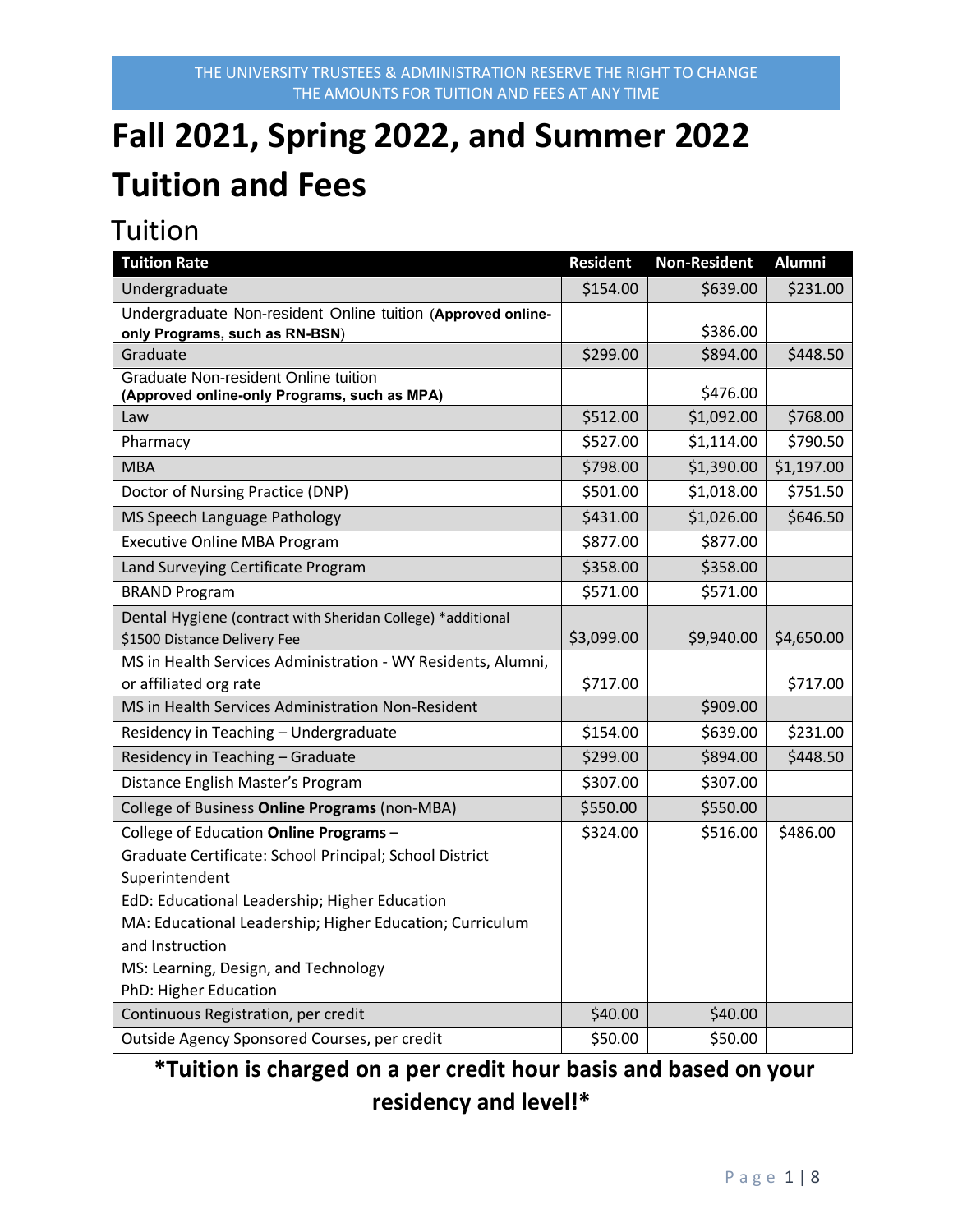### Mandatory Fees

Undergraduate and Pharmacy students enrolled in 12 or more credit hours are considered full-time students. Graduate and Law students enrolled in 9 or more credit hours are considered full-time students.

**Full-time** students: total is **\$738.65**

**Part-time** students:

Students taking 1-3 credit hours

- \$86.83 flat rate fee **AND**
	- $\geq$  \$39.10 per credit hour

Students taking 4 or more credit hours

 $\geq$  \$356.37 flat rate fee

\*\***Part-time student fees** DO NOT include access to Student Health Services, Athletics events, and Half Acre gym/recreation facilities. If you are part-time and would like access to these, you can purchase the **Part-Time Benefit Package for \$382.28**. If you would only like access to Half Acre, you are able to purchase a membership directly with Half Acre. \*\*

If you are a **full-time student** taking a **combination of Distance and Main Campus** classes, you will be charged the full-time mandatory fees (regardless of the number of main campus credit hours).

**Summer Mandatory Fees** are as follows for all students taking main campus classes:

- $\geq$  \$186.82 flat fee
- $\geq$  \$29.32 per credit hour

### UW-Casper Class Fees

 $\geq$  \$40.00 per credit hour

### Online Class Fees

Includes: Video conference, audio conference, online, hybrid, and on-site

courses

 $\geq$  \$25.00 per credit hour

\*\*Entrepreneurial and differential program courses may be assessed additional fees or may exclude the delivery fee \*\*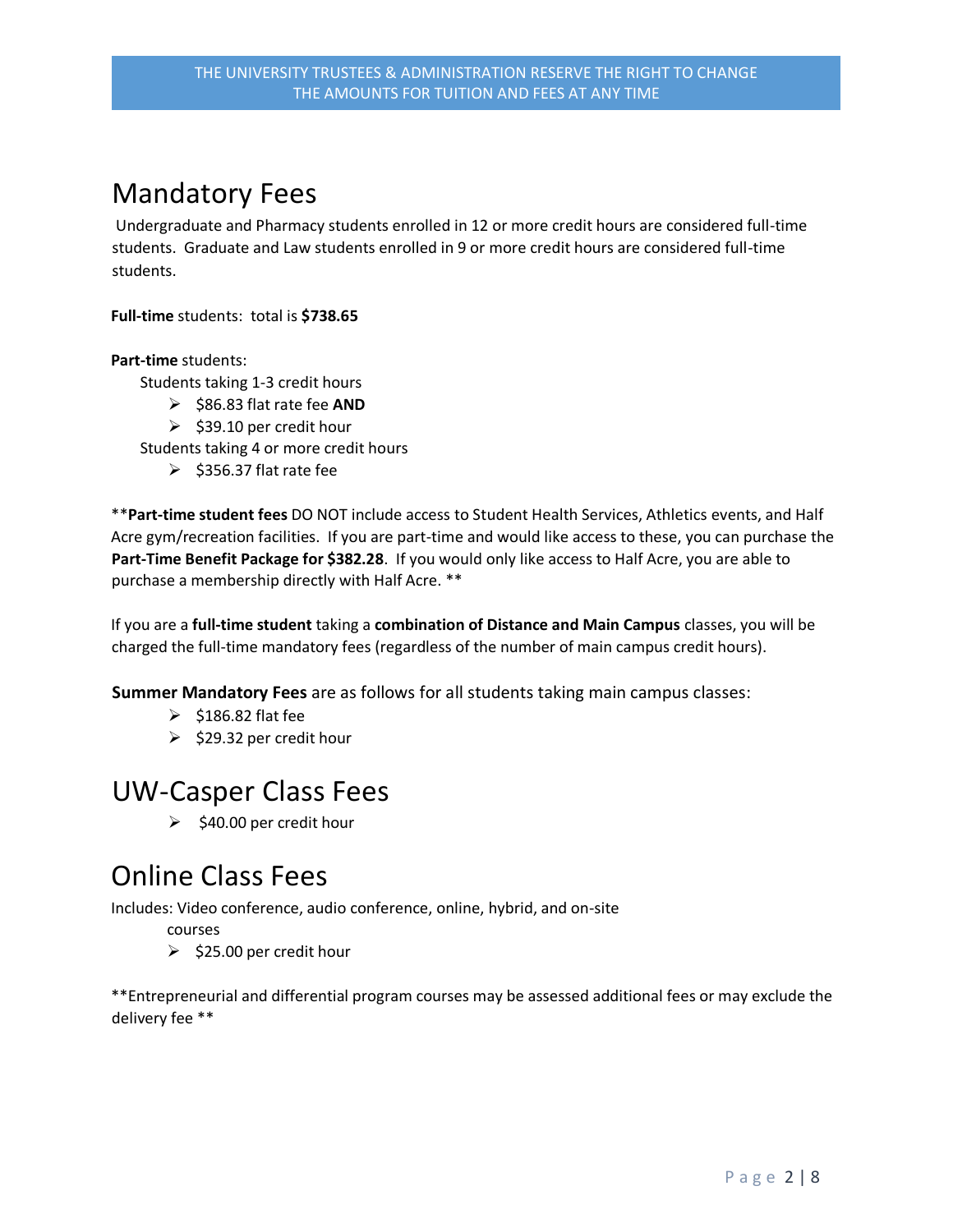## Program Fees

| <b>College of Agriculture</b>                                                                                                              | <b>Per Credit Hour</b> |
|--------------------------------------------------------------------------------------------------------------------------------------------|------------------------|
| <b>Advising Fee</b>                                                                                                                        | \$6.00                 |
| All on-campus AECL, AGEC, AGRI, ANSC, ENTO, ESM, FCSC, FDSC, MICR, MOLB, PATB,<br>PLNT, REWM, RNEW, SOIL course codes below the 5000-level |                        |
| Science-Quantitative (Sci-Q) Program Fee                                                                                                   | \$15.00                |
| All on-campus AECL, AGEC, AGRI, ANSC, ENTO, ESM, FCSC, FDSC, MICR, MOLB, PATB,                                                             |                        |
| PLNT, REWM, RNEW, SOIL course codes below the 5000-level                                                                                   |                        |
| <b>College of Arts &amp; Sciences</b>                                                                                                      | <b>Per Credit Hour</b> |
| <b>Advising Fee</b>                                                                                                                        | \$6.00                 |
| All on-campus course codes below the 5000-level                                                                                            |                        |
| College of Arts & Sciences Program Fee                                                                                                     | \$3.00                 |
| All on-campus course codes below the 5000-level, with the exception of the below<br>course codes:                                          |                        |
| Science-Quantitative (Sci-Q) Program Fee                                                                                                   | \$15.00                |
| All on-campus ANTH, ASTR, BOT, CHEM, GEOG, GEOL, LIFE, MATH, PHYS, STAT, ZOO<br>course codes below the 5000-level                          |                        |
| Visual & Performing Arts (VPA) Program Fee                                                                                                 | \$25.00                |
| All on-campus ART, MUSC, THEA course codes below the 5000-level                                                                            |                        |
| <b>College of Business</b>                                                                                                                 | <b>Per Credit Hour</b> |
| <b>Advising Fee</b>                                                                                                                        | \$6.00                 |
| All on-campus course codes below the 5000-level                                                                                            |                        |
| <b>College Program Fee</b>                                                                                                                 | \$25.00                |
| All on-campus course codes below the 5000-level                                                                                            |                        |
| <b>College of Education</b>                                                                                                                | <b>Per Credit Hour</b> |
| <b>Advising Fee</b>                                                                                                                        | \$6.00                 |
| All on-campus course codes below the 5000-level                                                                                            |                        |
| <b>College Program Fee</b>                                                                                                                 | \$26.00                |
| All on-campus course codes below the 5000-level                                                                                            |                        |
| <b>College of Engineering &amp; Applied Science</b>                                                                                        | <b>Per Credit Hour</b> |
| <b>Advising Fee</b>                                                                                                                        | \$6.00                 |
| All on-campus course codes below the 5000-level                                                                                            |                        |
| <b>College Program Fee</b>                                                                                                                 | \$25.00                |
| All on-campus course codes below the 5000-level                                                                                            |                        |
| Haub School of Environment & Natural Resources (ENR)                                                                                       | <b>Per Credit Hour</b> |
| <b>Advising Fee</b>                                                                                                                        | \$6.00                 |
| All on-campus course codes below the 5000-level                                                                                            |                        |
| Haub School Program Fee                                                                                                                    | \$20.00                |
| All on-campus course codes below the 5000-level                                                                                            |                        |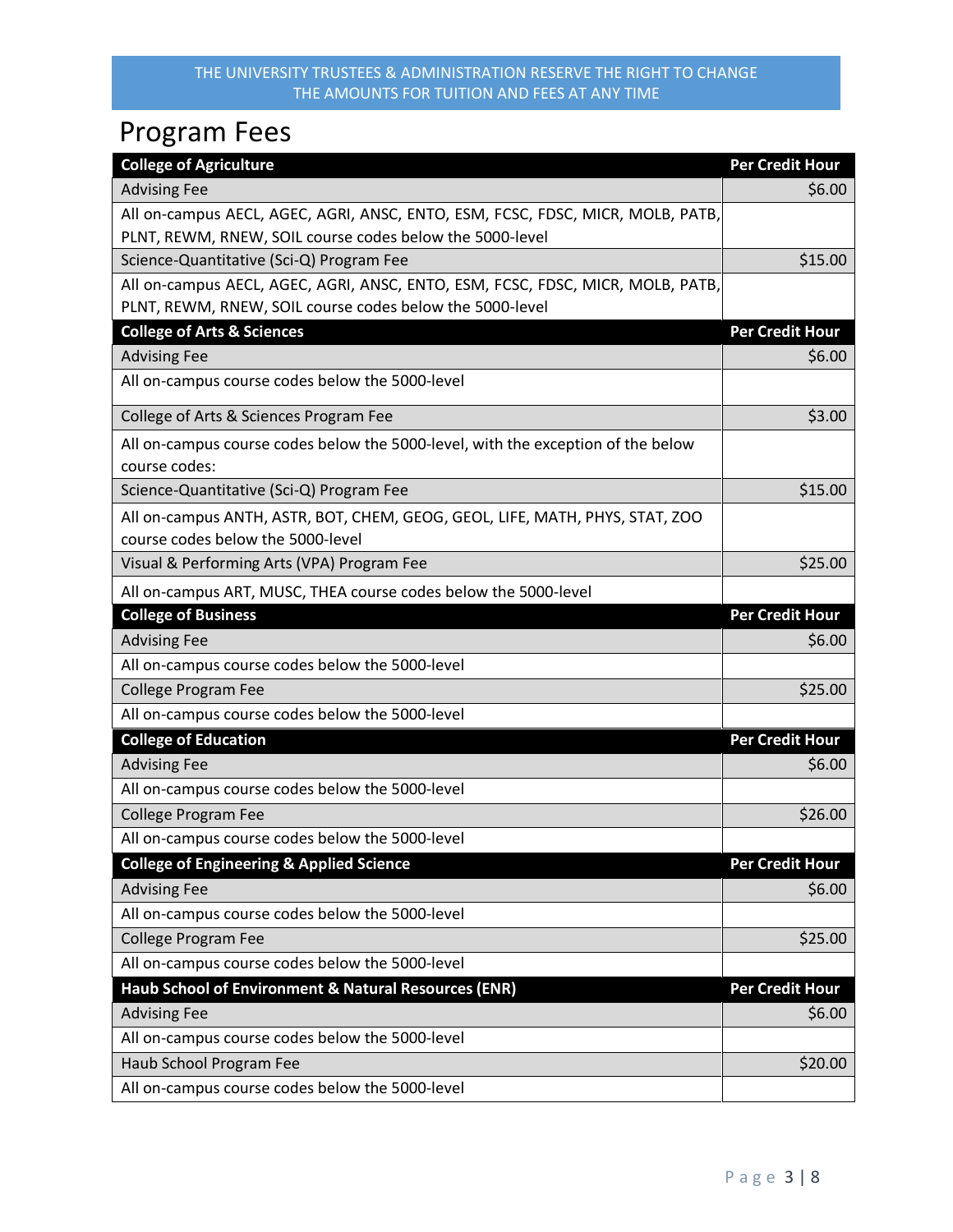| <b>College of Health Sciences</b>                                                  | <b>Per Credit Hour</b> |
|------------------------------------------------------------------------------------|------------------------|
| <b>Advising Fee</b>                                                                | \$6.00                 |
| All on-campus course codes below the 5000-level                                    |                        |
| College of Health Sciences Program Fee                                             | \$6.00                 |
| All on-campus SOWK, WIND course codes below the 5000-level                         |                        |
| <b>Communication Disorders Program Fee</b>                                         | \$21.00                |
| All on-campus SPPA course codes below the 5000-level                               |                        |
| Kinesiology and Health Program Fee                                                 | \$21.00                |
| All on-campus HLED, KIN course codes below the 5000- level                         |                        |
| <b>Nursing Program Fee</b>                                                         | \$26.00                |
| All on-campus NURS course codes below the 5000-level                               |                        |
| <b>School of Energy Resources (SER)</b>                                            | <b>Per Credit Hour</b> |
| <b>Advising Fee</b>                                                                | \$6.00                 |
| All on-campus ERS codes below the 5000-level                                       |                        |
| Miscellaneous Programs outside schools and colleges listed above                   | <b>Per Credit Hour</b> |
| <b>Advising Fee</b>                                                                | \$6.00                 |
| All on-campus LBRY, ESS, HP, UWYO course codes below the 5000-level                |                        |
| Honors College Program Fee -                                                       | \$10.00/semester       |
| Applied to all students declaring a minor in the Honors College                    |                        |
| WyGISC Geographic Information Science and Technology Program                       | \$25.00                |
| All on-campus GIST courses below 5000-level and distance GIST courses of all level |                        |

Program fees are based on the college in which each class for which you are registered is taught! For the most part, classes you take will most likely be within your major college, but other classes to fulfill general or other requirements for your degree may be taught in a different college and will be assessed a program fee based on that college!

### Special Course and Other Fees

| <b>College of Agriculture</b>                                         | <b>Fees</b> |
|-----------------------------------------------------------------------|-------------|
| Computing Fee (full-time graduate students)                           | \$34.00     |
| Computing Fee (part-time graduate students, assessed per credit hour) | \$3.95      |
| <b>Family and Consumer Sciences</b>                                   |             |
| Diet or recipe analysis (per analysis)                                | \$50.00     |
| Graded Exercise Fitness Test (VO2max and EKG monitoring)              | \$175.00    |
| Resting Metabolic Rate testing and analysis                           | \$50.00     |
| Body Consumption Analysis via skinfolds                               | \$10.00     |
| <b>College of Arts &amp; Sciences</b>                                 | <b>Fees</b> |
| Computing Fee (full-time graduate students)                           | \$34.00     |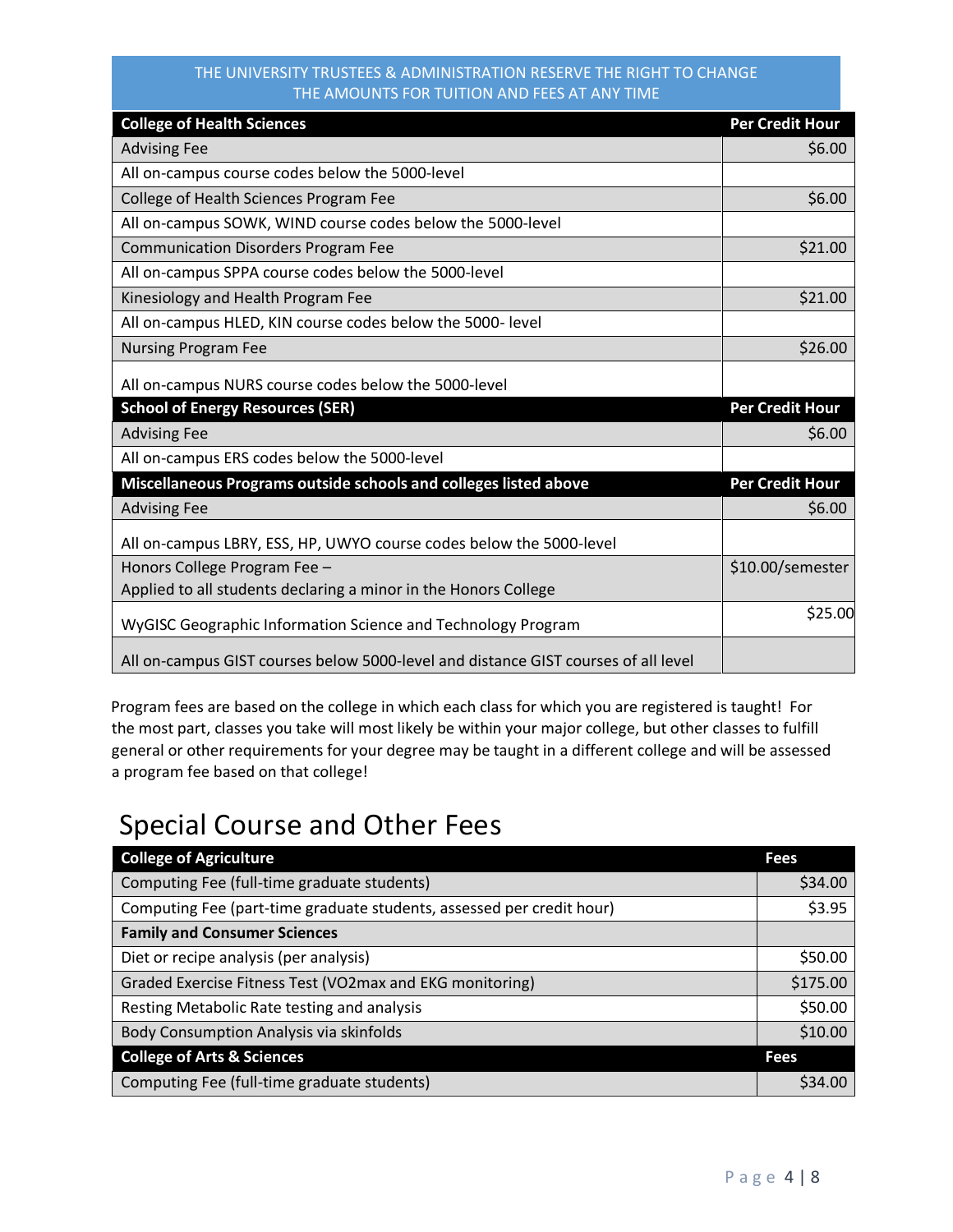| Computing Fee (part-time graduate students, assessed per credit hour)                   | \$3.95      |
|-----------------------------------------------------------------------------------------|-------------|
| <b>Mathematics</b>                                                                      |             |
| Calculator rental fee (per semester)                                                    | \$10.00     |
| Acing Algebra (Math refresher course)                                                   | \$125.00    |
| <b>Modern and Classical Languages</b>                                                   |             |
| Language Credit by Exam                                                                 | \$80.00     |
| <b>Music</b>                                                                            |             |
| Applied music fees (1/2 hour lesson per week, charge per semester)                      | \$150.00    |
| Applied music fees (1 hour lesson per week, charge per semester)                        | \$300.00    |
| Music instrument rental fee                                                             | \$25.00     |
| Music locker fee (per student)                                                          | \$15.00     |
| Music practice room fee (per semester)                                                  | \$35.00     |
| Public School Music Methods Fee (per class)                                             | \$5.00      |
| Marching Band Secondary Equipment (each Fall Semester)                                  | \$100.00    |
| <b>Political Science</b>                                                                |             |
| Political Science Internship Program (by the Washington Center)                         | \$200.00    |
| Political Science Challenge Exams                                                       | \$80.00     |
| <b>Psychology Department</b>                                                            |             |
| Cognition and emotion laboratory lost/damaged equipment charge                          | $DC**$      |
| <b>Visual Arts</b>                                                                      |             |
| Locker rental (per semester)                                                            | \$5.00      |
| <b>College of Business</b>                                                              | <b>Fees</b> |
| Computing Fee (full-time graduate students)                                             | \$34.00     |
| Computing Fee (part-time graduate students, assessed per credit hour)                   | \$3.95      |
| <b>MBA Program Office</b>                                                               |             |
| Transcript evaluation fee - Graduate                                                    | \$25.00     |
| <b>College of Law</b>                                                                   | <b>Fees</b> |
| <b>Application Fee</b>                                                                  | \$50.00     |
| Computing Fee (full-time students, per semester)                                        | \$34.00     |
| Computing Fee (part-time students, per credit hour)                                     | \$2.95      |
| Potter Law Club (each law student, per semester)                                        | \$50.00     |
| Seat deposit (first-year students, applied in full to tuition/fees, non-refundable)     | \$500.00    |
| <b>College of Education</b>                                                             | <b>Fees</b> |
| Graduate Student Computing Fee (per semester, full-time grad students lab and equipment |             |
| fee)                                                                                    | \$34.00     |
| EDAG 3180 Welding Technology (per course)                                               | \$90.00     |
| <b>EDEX 5100</b>                                                                        | \$350.00    |
| <b>EDEX 5200</b>                                                                        | \$350.00    |
| <b>Counselor Education Training Clinic Fees</b>                                         |             |
| CNSL 5310, CNSL 5320, CNSL 5610, CNSL 5860, CNSL 5875                                   | \$20.00     |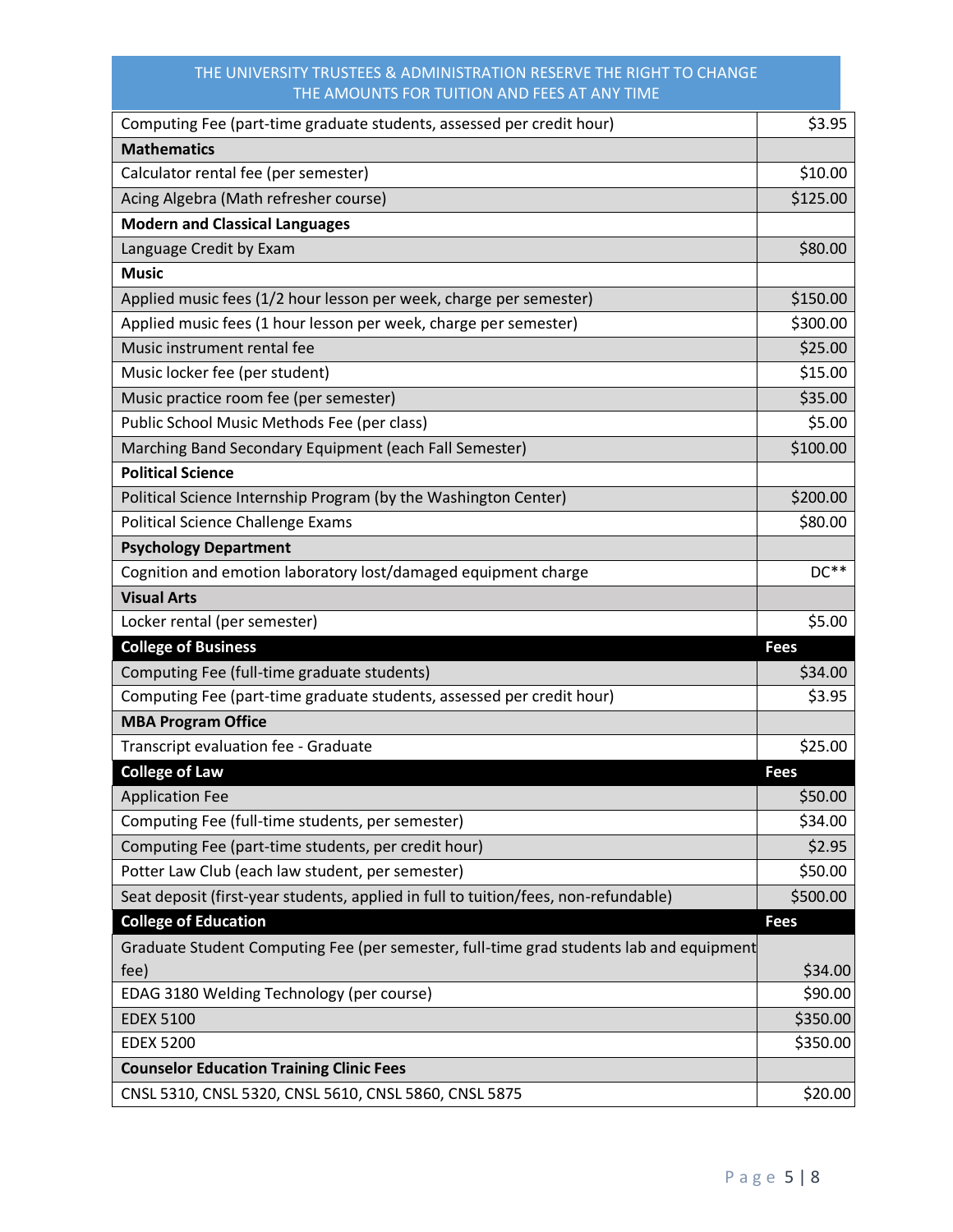| <b>CNSL 5580 Counselor Education Internship Fee</b>                                       | \$25.00     |
|-------------------------------------------------------------------------------------------|-------------|
| EDAD 5580 Educational Leadership Internship Fee                                           | \$25.00     |
| Curriculum and Instruction Endorsement Area application fee                               | \$40.00     |
| Background check for counselor education program admission                                | \$25.00     |
| Counselor Education Clinic Fee (for substance abuse evaluation)                           | \$50.00     |
| EDCI 5580 Supervised Internship in Early Childhood Education                              | \$20.00     |
| Service Fee (out-of-state students enrolled in non-WY institutions teaching in WY and     |             |
| supervised by UW)                                                                         | \$700.00    |
| Service Fee (UW students requesting out-of-state student teaching placements)             | \$100.00    |
| Haub School of Environment and Natural Resources (ENR)                                    | <b>Fees</b> |
| ENR 1101 Field Week (per person, per class)                                               | \$750.00    |
| ENR 1200 Field Laboratories (per person, per class)                                       | \$750.00    |
| ENR 4890-5890 special topics in international environmental and natural resources studies |             |
| (per person, per class depending on location and nature of the class)                     | \$7,000.00  |
| ENR 4900/5900 international field trip (per person, per class depending on location and   |             |
| nature of the class)                                                                      | \$7,000.00  |
| ENR 4010/4011/4012 Winter Ecology (per person, per class)                                 | \$2,500.00  |
| ORTM 4900, 4901, 4902, 4903 Professional Semester (per person, covers all 4 courses)      | \$750.00    |
| <b>Department of Army ROTC</b>                                                            | <b>Fees</b> |
| Laboratory classes 1010, 1020, 2010, 2021, 3010, 3020, 4010, 4020                         | \$25.00     |
|                                                                                           |             |
| <b>College of Health Sciences</b>                                                         | <b>Fees</b> |
| Computing Fee (full-time graduate students)                                               | \$34.00     |
| Computing Fee (part-time graduate students, assessed per credit hour)                     | \$3.95      |
| School of Pharmacy, Drug Information Center                                               |             |
| Copies (per page)                                                                         | \$0.10      |
| Minimum Charge                                                                            | \$1.00      |
| Fax                                                                                       | \$2.00      |
| Background check required prior to admission (all students)                               | $DC**$      |
| Professional Liability fee (annual fee paid only once per year)                           | \$13.00     |
| <b>Social Work Undergraduate Courses</b>                                                  |             |
| 4990 - Field Software Fee                                                                 | \$195.00    |
| <b>Social Work Graduate Courses</b>                                                       |             |
| 5450 - Out of State Practicum Fee                                                         | $DC**$      |
| 5450 - Field Software Fee                                                                 | \$195.00    |
| 5460 - Out of State Practicum Fee                                                         | $DC**$      |
| 5850 - Out of State Practicum Fee                                                         | $DC**$      |
| 5450 Social Work Practicum I (per credit hour)                                            | \$20.00     |
| 5460 Social Work Practicum II (per credit hour)                                           | \$20.00     |
| 5850 Social Work Practicum III (per credit hour)                                          | \$20.00     |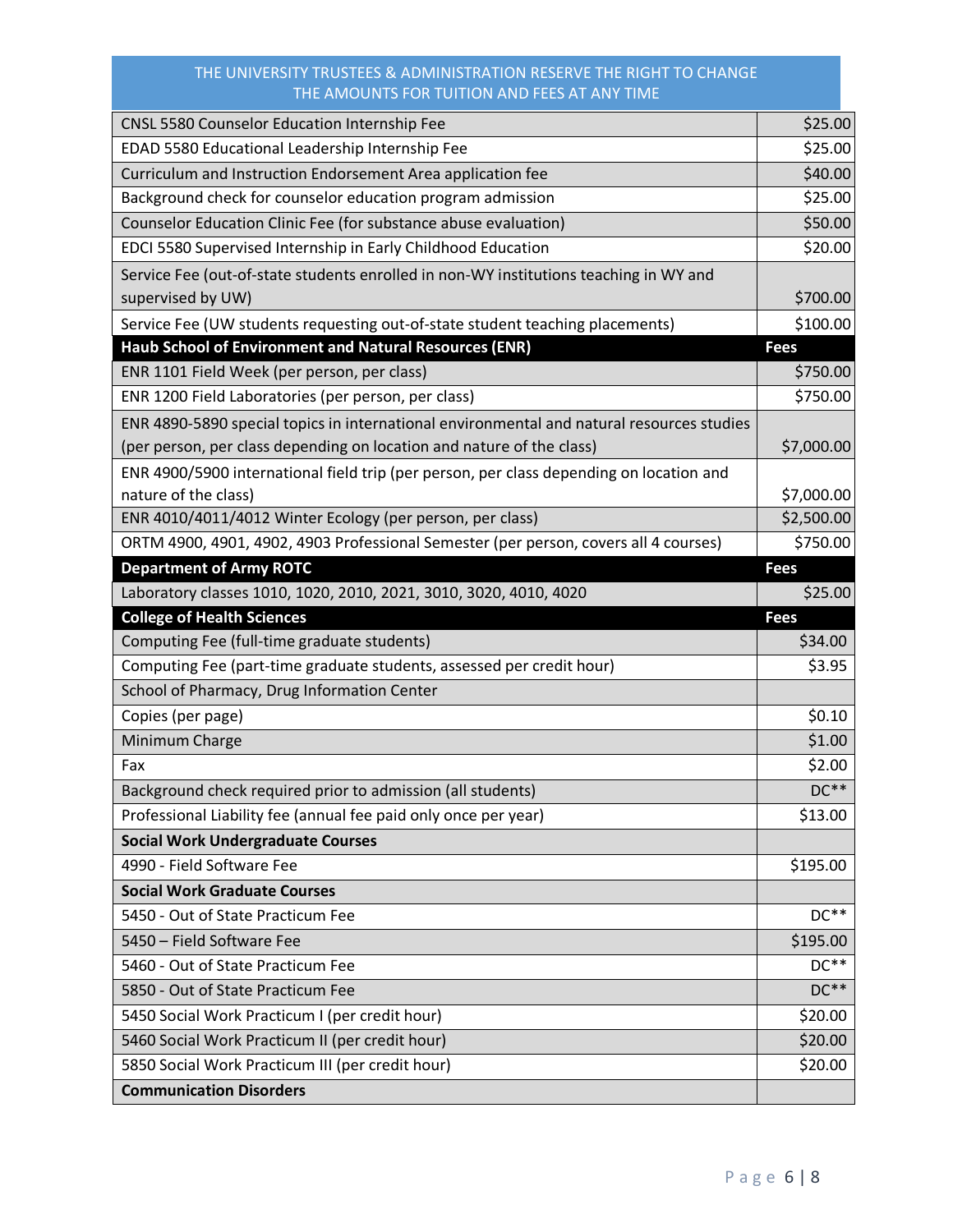| SPPA 5270 and 5290 Hearing Resource Practicum                                                | \$100.00    |
|----------------------------------------------------------------------------------------------|-------------|
| Hepatitis B vaccination, TB Screen                                                           | $DC**$      |
| <b>Kinesiology and Health</b>                                                                |             |
| Hepatitis B vaccination, TB Screen                                                           | $DC**$      |
| Body composition assessment (DEXA)                                                           | \$20-\$85   |
| <b>School of Nursing</b>                                                                     |             |
| Doctor of Nursing Practice (DNP), non-refundable seat fee                                    |             |
| (all newly admitted, first year students, applied towards tuition and fees)                  | \$500.00    |
| <b>NURS 5824</b>                                                                             | \$159.00    |
| <b>NURS 5825</b>                                                                             | \$170.00    |
| <b>NURS 5830</b>                                                                             | \$75.00     |
| <b>NURS 5872</b>                                                                             | \$690.00    |
| <b>NURS 5874</b>                                                                             | \$185.00    |
| <b>NURS 5876</b>                                                                             | \$213.00    |
| <b>NURS 5878</b>                                                                             | \$84.00     |
| <b>NURS 5881</b>                                                                             | \$100.00    |
| CPR certification; required immunizations/titers/TB testing & immunization tracker;          |             |
| stethoscope, watch, uniforms, shoes, & nametags; travel, housing, & individual site          |             |
| requirements                                                                                 | $DC**$      |
| <b>School of Pharmacy</b>                                                                    |             |
| Seat Deposit (1st yr professional students, applied in full to tuition/fees, non-refundable) | \$750.00    |
| Practicum Fee (PHCY 1st and 2nd year)                                                        |             |
| 6170/6270 Introduction Pharmacy Practicum (per credit hour)                                  | \$10.00     |
| Practicum Fee (PHCY 2nd and 4th year experiential rotations)                                 |             |
| PHCY 6465, 6470, 6471, 6473, 6480, 6481, 6482, 6483, 6485 (per credit hour)                  | \$15.00     |
| Active intern licenses for WY (other states, in addition, as required); required             |             |
| immunizations/titers/TB skin tests; background checks required prior to start of P4          |             |
| rotations & as required by individual sites; CPR certification; drug screens, documentation  |             |
| of health insurance; stethoscope; travel, housing, & individual site requirements            | $DC**$      |
| Transcript review (transfer students)                                                        | \$40.00     |
| Electronic portfolio & programmatic assessment software subscriptions for 1st, 2nd, 3rd, &   |             |
| 4th year students)                                                                           | \$75.00     |
| <b>School of Energy Resources (ERS)</b>                                                      |             |
| ERS 4960 Energy Field Studies                                                                | \$500.00    |
| <b>Exchange Programs, International</b>                                                      | <b>Fees</b> |
| International Exchange/Study Abroad Program Application Fee                                  | \$325.00    |
| *Additional non-UW application fees associated with NSE and ISEP may apply*                  |             |
| <b>Exchange Programs, National</b>                                                           | <b>Fees</b> |
| National Exchange Program Application Fee                                                    | \$75.00     |
| *Additional non-UW application fee associated with NSE may apply*                            |             |
|                                                                                              |             |